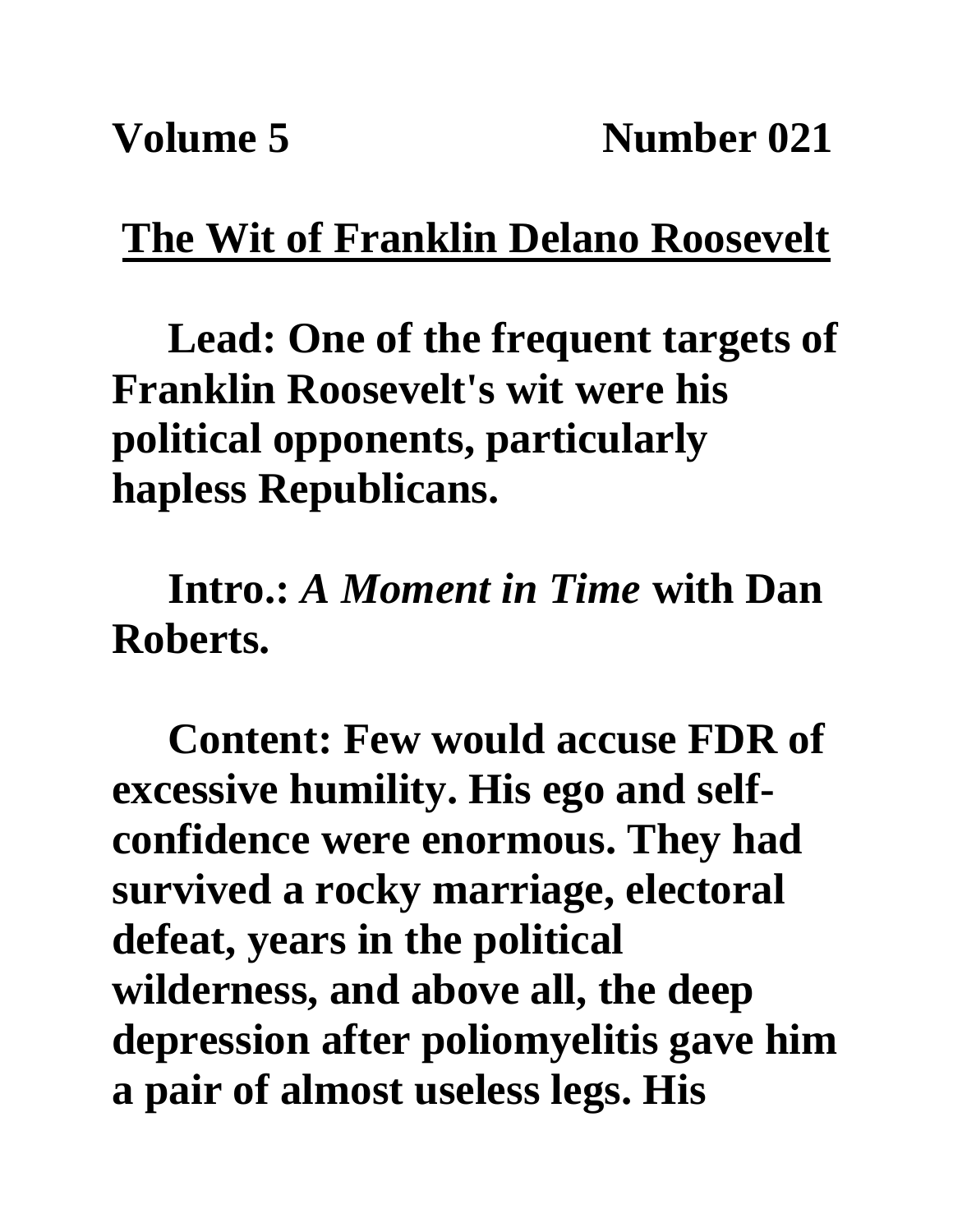**supreme confidence in the face of adversity was a powerful source of encouragement to many in a nation people felt was handicapped by the Great Depression. One of the ways he lifted peoples' spirits was through humor. Often the targets of his humor were conservative Republicans.**

**In 1940 Roosevelt ran for a third term. No President had attempted to serve longer than eight years. To deflect attention, he went after reactionary political leaders who had opposed the New Deal and at that point were resisting his attempts to challenge Hitler. Speaking before the Teamster's convention on October 30, 1940 he turned the names of three**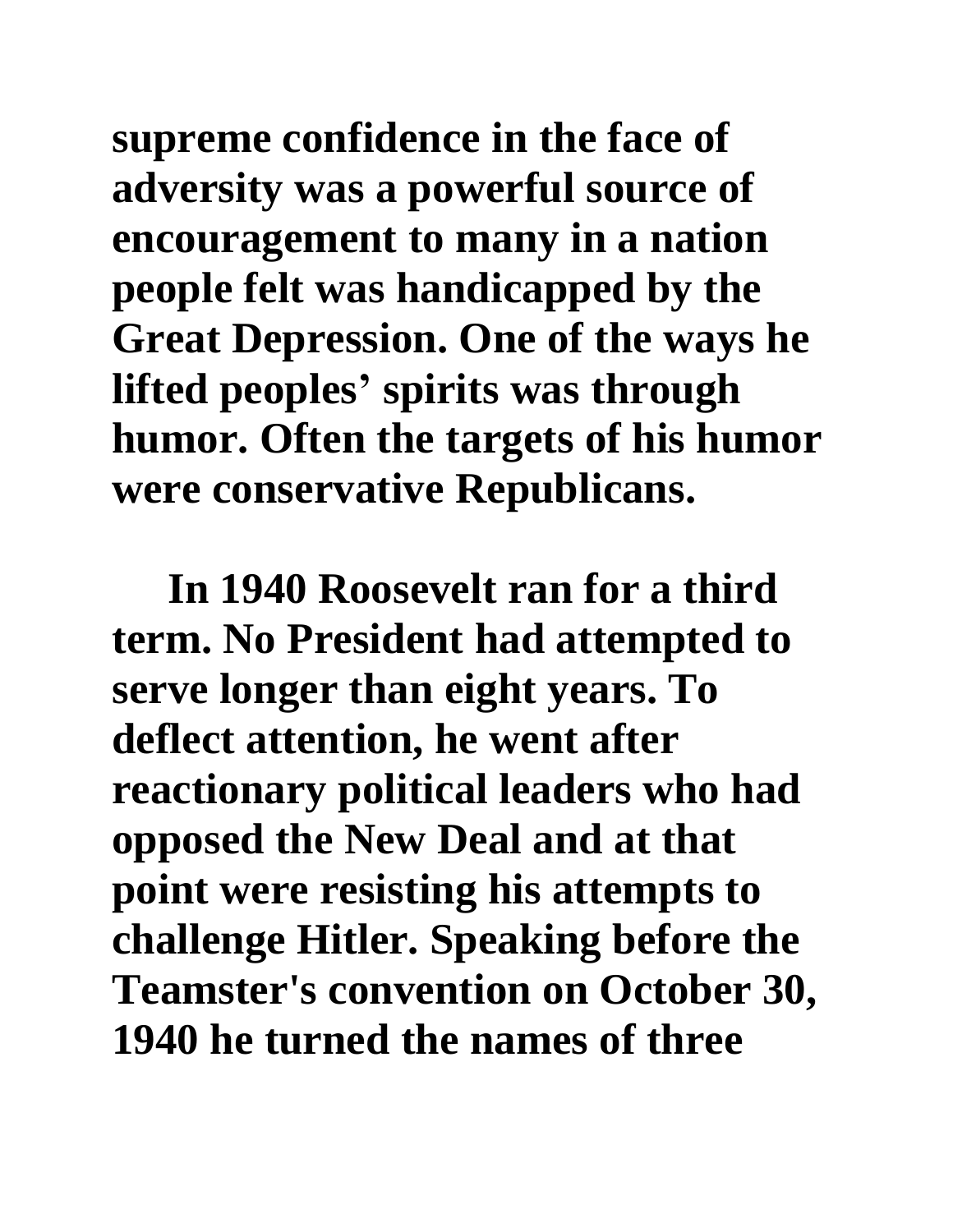**Republican congressmen into an alliterative chant:**

**When he ran in 1944 he attacked the Republican's for passing on a false rumor that a Navy destroyer had been sent back at great taxpayer expense to pick up his missing dog:**

**Roosevelt's humor endeared him to millions. They laughed and they voted.**

**At the University of Richmond, this is Dan Roberts.**

**Copyright by Dan Roberts Enterprises, Inc.**